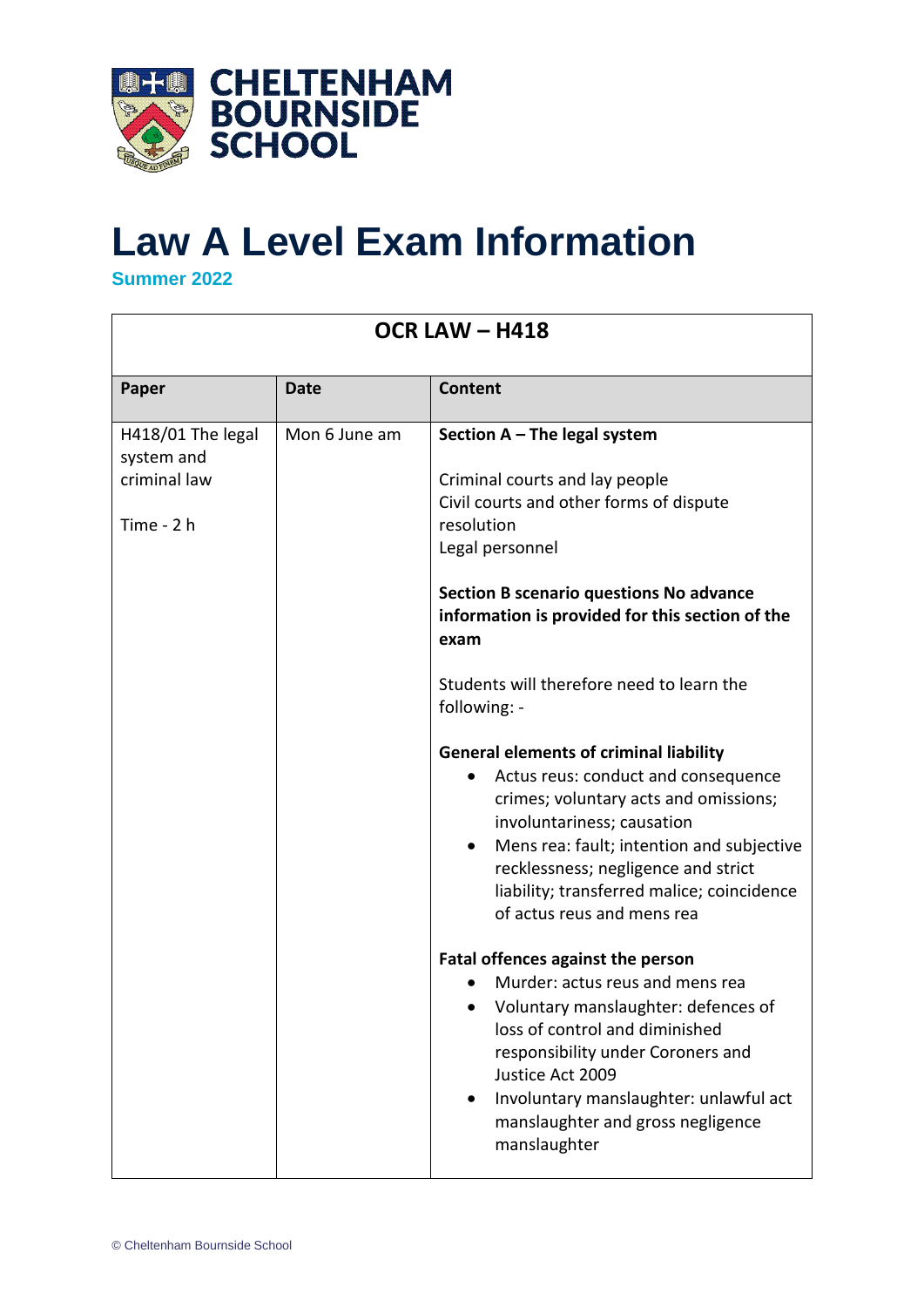|                |                | Non-fatal offences against the person               |
|----------------|----------------|-----------------------------------------------------|
|                |                | Common assault: assault and battery                 |
|                |                | under s39 Criminal Justice Act 1988                 |
|                |                | Assault occasioning actual bodily harm,             |
|                |                |                                                     |
|                |                | wounding and grievous bodily harm                   |
|                |                | under s47, s20, s18 Offences Against the            |
|                |                | Person Act 1861                                     |
|                |                | <b>Offences against property</b>                    |
|                |                | Theft under s1 Theft Act 1968                       |
|                |                | Robbery under s8 Theft Act 1968                     |
|                |                | Burglary under $s9(1)(a)$ and $s9(1)(b)$            |
|                |                | Theft Act 1968                                      |
|                |                |                                                     |
|                |                | <b>Mental capacity defences</b>                     |
|                |                | Insanity, automatism, intoxication                  |
|                |                | <b>General defences</b>                             |
|                |                |                                                     |
|                |                | Self-defence, duress by threats, duress             |
|                |                | of circumstances and necessity                      |
|                |                | Consent                                             |
|                |                | <b>Preliminary offences</b>                         |
|                |                | Attempts: the actus reus and mens rea;              |
|                |                | impossibility                                       |
|                |                |                                                     |
|                |                | <b>Section B evaluation essay</b>                   |
|                |                | General defences - Self Defence and Consent.        |
| H418/02 Law    | Mon 13 June pm | <b>Section A Law Making</b>                         |
| making and the |                |                                                     |
| law of tort    |                | Delegated legislation                               |
|                |                | Statutory interpretation                            |
| Time - 2 h     |                |                                                     |
|                |                | <b>Section B scenario questions No advance</b>      |
|                |                | information is provided for this section of the     |
|                |                | exam.                                               |
|                |                |                                                     |
|                |                | Students will need therefore to learn the           |
|                |                | following content: -                                |
|                |                | <b>Liability in negligence</b>                      |
|                |                | Liability in negligence for injury to               |
|                |                | people and damage to property                       |
|                |                | The duty of care: Donoghue v Stevenson<br>$\bullet$ |
|                |                | (1932) and the neighbour principle, the             |
|                |                |                                                     |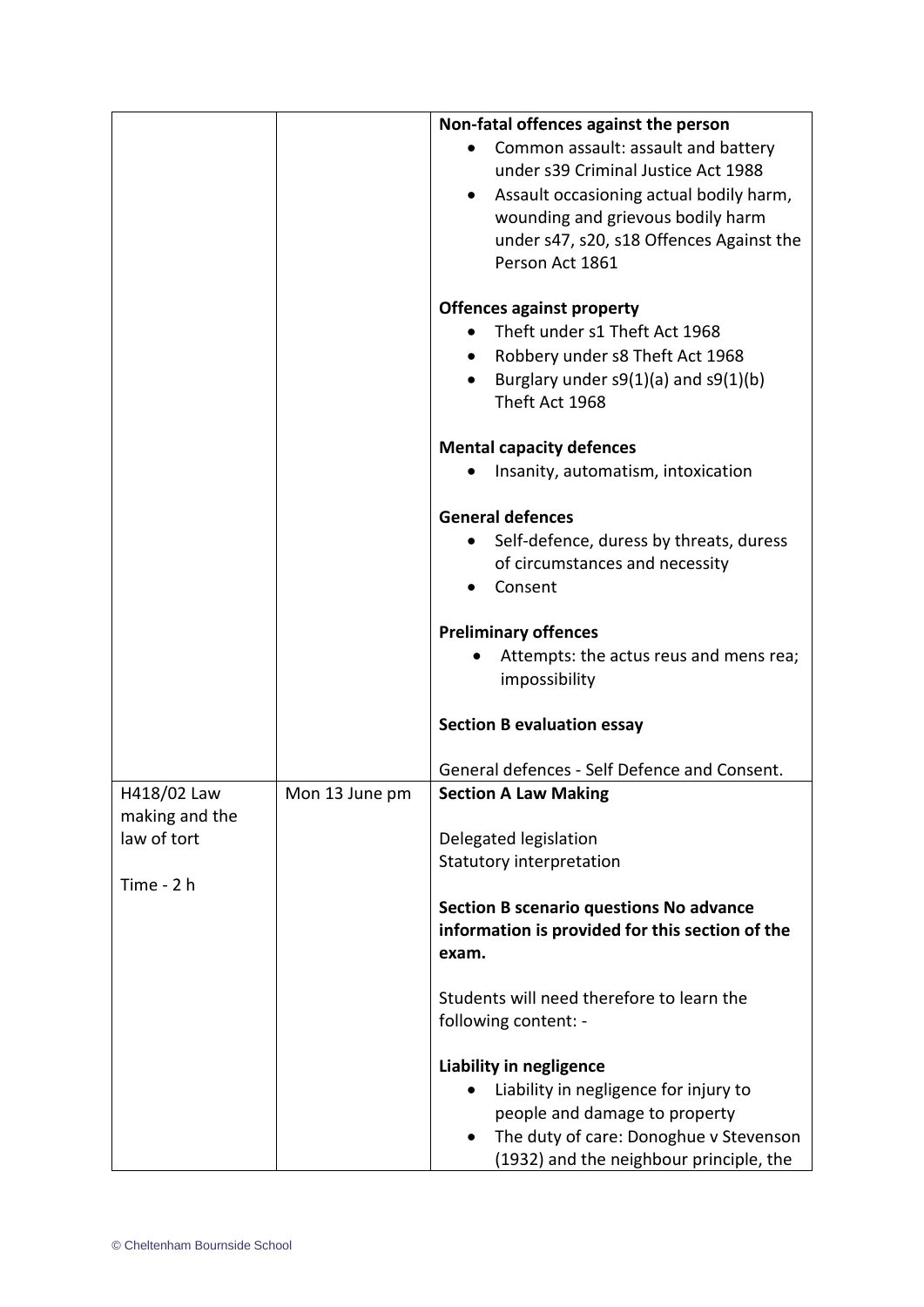|                                          |                | Caparo test and Robinson v Chief<br>Constableof West Yorkshire (2018)<br>Breach of duty: the objective standard<br>of care and the reasonable man; risk<br>factors<br>Damage: factual causation; legal<br>causation                                                                                                                        |
|------------------------------------------|----------------|--------------------------------------------------------------------------------------------------------------------------------------------------------------------------------------------------------------------------------------------------------------------------------------------------------------------------------------------|
|                                          |                | <b>Occupiers' liability</b><br>Liability in respect of lawful visitors<br>(Occupiers' Liability Act 1957)<br>Liability in respect of trespassers<br>(Occupiers' Liability Act 1984)                                                                                                                                                        |
|                                          |                | <b>Torts connected to land</b><br>Private nuisance<br>Rylands v Fletcher                                                                                                                                                                                                                                                                   |
|                                          |                | <b>Vicarious liability</b><br>Nature and purpose of vicarious liability<br>Liability for employees, including<br>$\bullet$<br>traditional tests of employment status,<br>'akin to employment' tests, liability for<br>torts committed in or not in the course<br>of employment<br>Liability for torts 'closely connected' to<br>Employment |
|                                          |                | <b>Defences</b><br>Contributory negligence<br>Volenti non fit injuria<br>Defences specific to claims connected to<br>private nuisance and Rylands v Fletcher                                                                                                                                                                               |
|                                          |                | <b>Remedies</b><br>Compensatory damages<br>$\bullet$<br>Mitigation of loss<br>Injunctions                                                                                                                                                                                                                                                  |
| H418/04 The                              | Mon 20 June pm | Section B evaluation essay Occupiers' liability<br>Section A - Evaluative Essay                                                                                                                                                                                                                                                            |
| nature of law and<br>the law of contract |                | Law and morality                                                                                                                                                                                                                                                                                                                           |
| Time - 2 h                               |                | The distinction between law and morals                                                                                                                                                                                                                                                                                                     |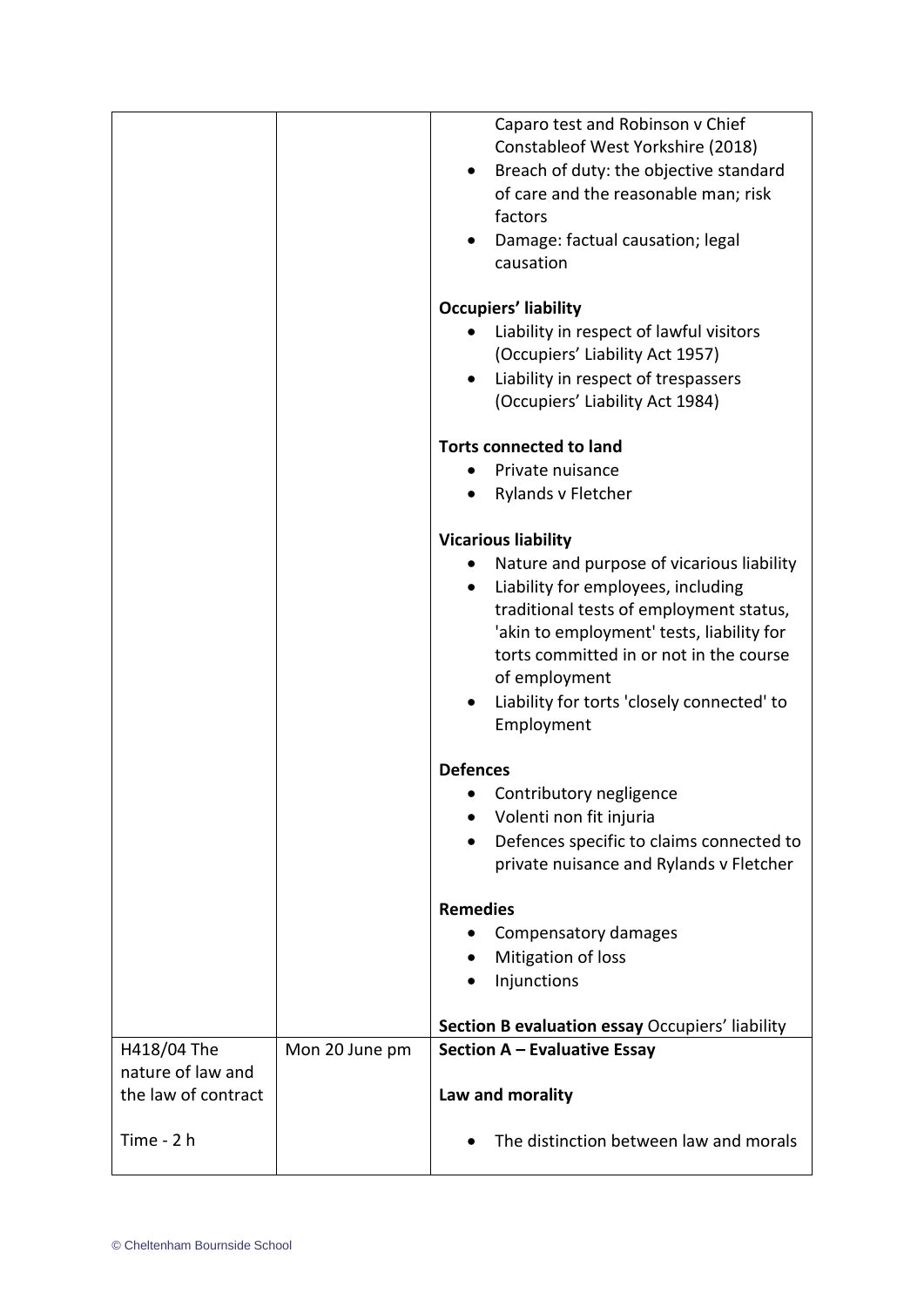| The diversity of moral views in a<br>$\bullet$<br>pluralist society<br>The relationship between law and<br>$\bullet$<br>morals and its importance<br>The legal enforcement of moral values                                                                                                                                                                                                                                             |
|----------------------------------------------------------------------------------------------------------------------------------------------------------------------------------------------------------------------------------------------------------------------------------------------------------------------------------------------------------------------------------------------------------------------------------------|
| Law and justice                                                                                                                                                                                                                                                                                                                                                                                                                        |
| The meaning of justice<br>٠<br>Theories of justice<br>$\bullet$<br>The extent to which the law achieves<br>justice                                                                                                                                                                                                                                                                                                                     |
| <b>Section B scenario questions No advance</b><br>information is provided for this section of the<br>exam                                                                                                                                                                                                                                                                                                                              |
| Students will therefore need to learn the<br>following content: -                                                                                                                                                                                                                                                                                                                                                                      |
| <b>Contract Law</b>                                                                                                                                                                                                                                                                                                                                                                                                                    |
| <b>Formation</b><br>Offer and acceptance, including the<br>٠<br>rules of communication and revocation<br>Intention to create legal relations:<br>$\bullet$<br>domestic and commercial,<br>presumptions and rebuttals<br>Consideration: adequacy, sufficiency,<br>past consideration, pre-existing duties<br>Privity: the rights of third parties under<br>the Contract (Rights of Third Parties) Act<br>1999 and common law exceptions |
| <b>Terms</b><br>Express and implied terms, including the<br>Consumer Rights Act 2015<br>Types of term: conditions, warranties,<br>innominate terms<br>Exclusion and limitation clauses,<br>including the Unfair Contract Terms Act<br>1977 and the Consumer Rights Act 2015                                                                                                                                                            |
| <b>Vitiating factors</b>                                                                                                                                                                                                                                                                                                                                                                                                               |